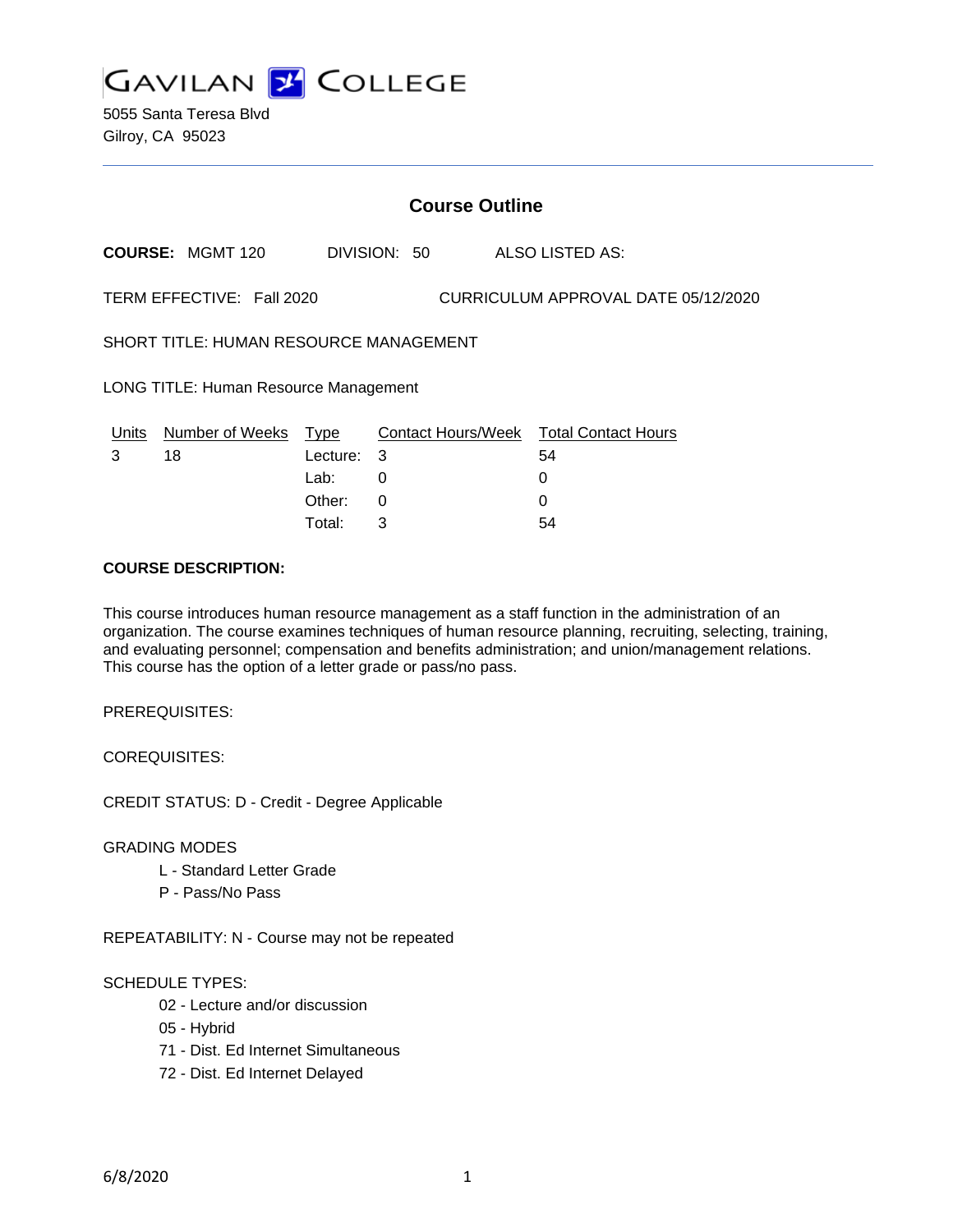## **STUDENT LEARNING OUTCOMES:**

By the end of this course, a student should:

1. Describe the ethical, legal and social considerations of the Human Resource function.

2. Examine the general business environment that Human Resource management works under including employee and labor relations issues.

3. Analyze Human Resource development, training techniques, and management procedures for career planning and work performance appraisal in consideration of the global environment.

## **CONTENT, STUDENT PERFORMANCE OBJECTIVES, OUT-OF-CLASS ASSIGNMENTS**

Curriculum Approval Date 05/12/2020

9 Hours

Content: The Challenge of Human Resources Management. Strategy and Human. Resource Planning.

Student Performance Objectives: Examine the general business environment that Human Resource Management works under.

9 Hours

Content: Equal Employment Opportunity and Human Resources Management. Job Analysis, Employee Involvement and Flexible Work Schedules.

Student Performance Objectives: Recognize the ethical, legal and social considerations of the Human Resource function.

9 Hours

Content: Expanding the Talent Pool: Recruitment and Careers. Employee Selection. Training and Development. Appraising and Improving Performance. Mid-semester exam.

Student Performance Objectives: Examine and apply Human Resource planning as applied to job analysis, recruiting and candidate selection.

9 Hours

Content: Managing Compensation. Pay-for-Performance: Incentive Rewards. Employee Benefits. Safety and Health.

Student Performance Objectives: Define and apply sound compensation and benefits, review related issues. Recognize safety and health issues in the work place.

9 Hours

Content: Employee Rights and Discipline. The Dynamics of Labor Relations.

Student Performance Objectives: Identify employee and labor relations issues.

7 Hours

Content: International Human Resources Management. Creating High-Performance Work Systems.

Student Performance Objectives: Analyze Human Resource management procedures in consideration of the global environment.

2 Hours

Projects due and final exam.

#### **METHODS OF INSTRUCTION:**

Lecture, discussions, projects, homework, exams, tests

#### **OUT OF CLASS ASSIGNMENTS:**

Required Outside Hours: 54

Assignment Description: Out of Class Assignments and Homework: Read the related chapters each week, do the end-of-chapter assignments, work on projects.

Required Outside Hours: 54

Assignment Description: Review notes and textbook readings and study for exams, quizzes.